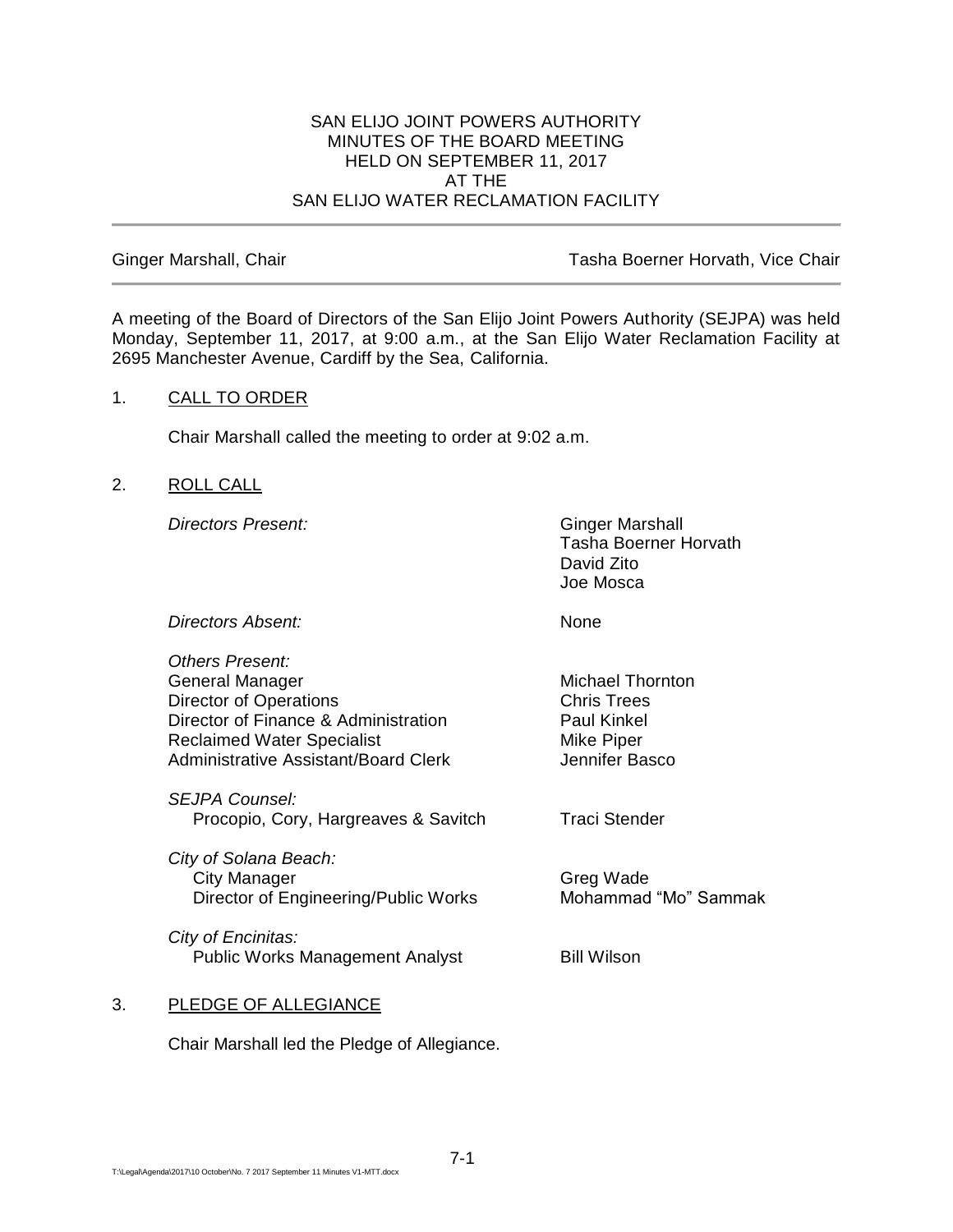## 4. ORAL COMMUNICATIONS

None

#### 5. PRESENTATION OF AWARDS

General Manager recognized Mike Piper, Water Reclamation Specialist, for his 15 years of service to the Agency.

## 6. CONSENT CALENDAR

Moved by Board Member Zito and seconded by Chair Marshall to approve the Consent Calendar.

| Agenda Item No. 7  | Approval of Minutes for the July 10, 2017 Meeting                               |
|--------------------|---------------------------------------------------------------------------------|
| Agenda Item No. 9  | San Elijo Water Reclamation Facility Treated Effluent<br>Flows - Monthly Report |
| Agenda Item No. 10 | San Elijo Joint Powers Authority Recycled Water Program<br>- Monthly Report     |

Motion carried with the following vote of approval:

| AYES:       | Marshall, Boerner Horvath, Zito, Mosca |
|-------------|----------------------------------------|
| <b>NOES</b> | <b>None</b>                            |
| ABSENT:     | <b>None</b>                            |
| ABSTAIN:    | None.                                  |

| Agenda Item No. 8 |                          |  | Approval for Payment of Warrants and Monthly |  |
|-------------------|--------------------------|--|----------------------------------------------|--|
|                   | <b>Investment Report</b> |  |                                              |  |

Motion carried with the following vote of approval:

| AYES:    | Marshall, Boerner Horvath, Zito |
|----------|---------------------------------|
| NOES:    | None                            |
| ABSENT:  | <b>None</b>                     |
| ABSTAIN: | Mosca                           |

# 11. ITEMS REMOVED FROM CONSENT CALENDAR

None

# 12. BIOSOLIDS HAULING AND REUSE/DISPOSAL CONTRACT AMENDMENT WITH AG TECH, LLC

General Manager Thornton informed the Board of Directors that SEJPA is entering into the fourth year of a 5-year contract with Ag Tech, LLC for biosolids hauling and recycling. The SEJPA realized that a mathematical error was made when establishing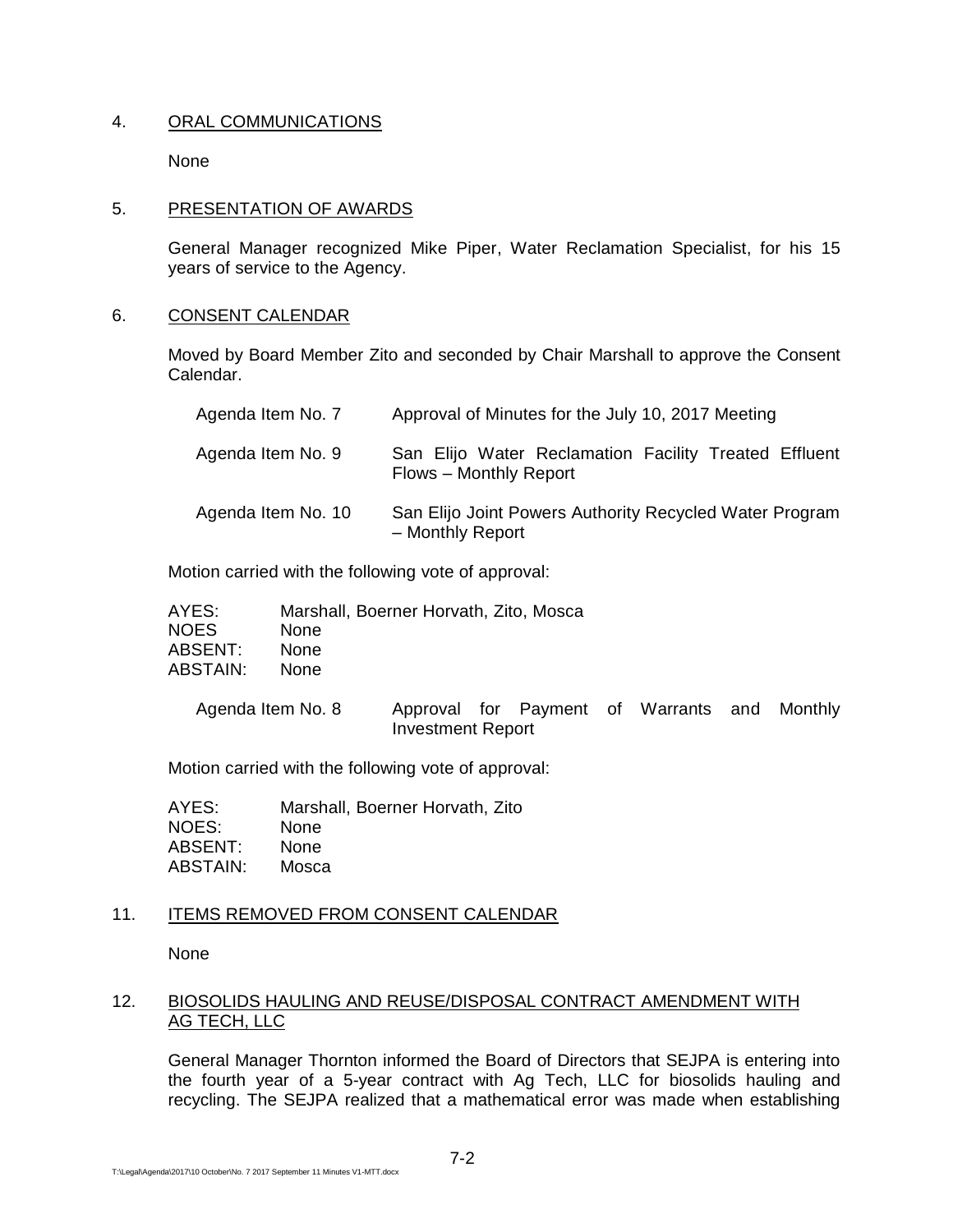the upper limit of the contract value. The total contract value for the 5-year period should have been \$868,700 instead of the current value of \$518,700. Amending the contract will not negatively impact the SEJPA operating budget.

Moved by Board Member Mosca and seconded by Board Member Zito to:

1. Authorize the General Manager to execute an Amendment to the Biosolids hauling and reuse/disposal contract with Ag Tech, LLC to increase the total contract value by \$350,000.

Motion carried with the following vote of approval:

AYES: Marshall, Boerner Horvath, Zito, Mosca NOES: None ABSENT: None ABSTAIN: None

## 13. AWARD OF ENGINEERING SERVICES FOR SOLIDS TREATMENT PROJECT

General Manager Thornton described the solids treatment process to the Board of Directors. The original solids treatment facility was installed in 1965 and expanded in 1992. Some of the solids processing systems are nearing the end of their projected useful life and the 2015 Facility Plan provided budgetary cost estimates for replacing and/or upgrading this infrastructure.

The General Manager stated that the SEJPA requested proposals for professional engineering services related to the replacement, rehabilitation, and asset management of solids processing assets. Four firms submitted proposals, all of which exhibited a strong comprehension of project needs. The proposal that provided the best combination of qualifications, project understanding, and value based approach was submitted by Black & Veatch.

The cost of initial planning effort is \$190,240 and it will result in a Project Definition Report for the replacement and upgrading of the solids treatment facilities. The General Manager stated that once the project elements are defined then the project will move into preliminary and final design.

The project will be funded by the Wastewater Capital Program which has a total fund balance of approximately \$7.35 million for biosolids related projects.

Moved by Board Member Zito and seconded by Vice Chair Boerner Horvath to:

1. Authorize the General Manager to execute an Engineering Agreement with Black & Veatch for the Solids Treatment Project for an amount not to exceed \$190,240; and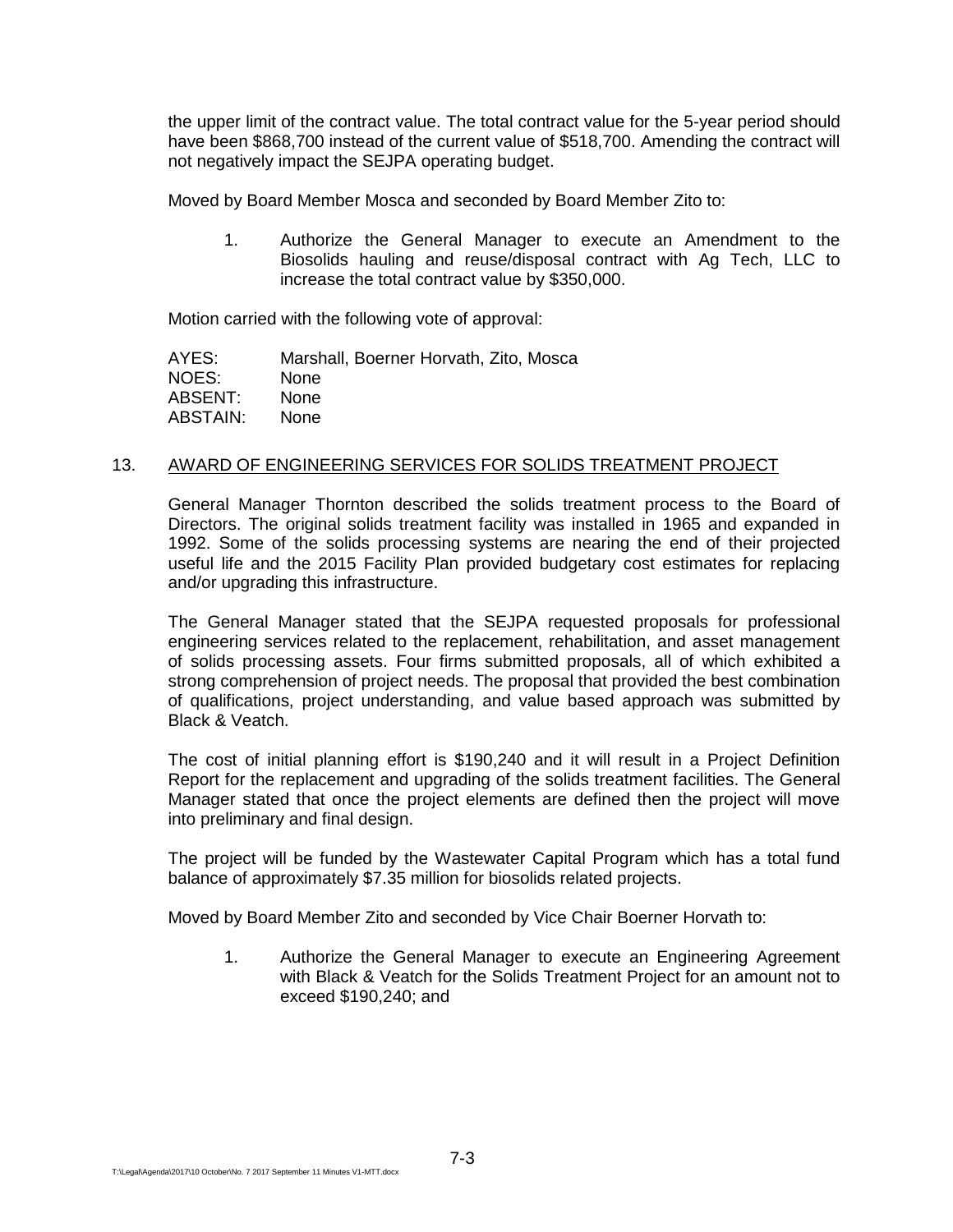Motion carried with the following vote of approval:

| AYES:    | Marshall, Boerner Horvath, Zito, Mosca |
|----------|----------------------------------------|
| NOES:    | <b>None</b>                            |
| ABSENT:  | None                                   |
| ABSTAIN: | <b>None</b>                            |

#### 14. CONSOLIDATION OF AGREEMENTS WITH THE OLIVENHAIN MUNICIPAL WATER DISTRICT FOR THE SALE OF RECYCLED WATER AND INFRASTRUCTURE **MAINTENANCE**

General Manager Thornton gave a brief history of the recycled water agreements between the SEJPA and Olivenhain Municipal Water District. The SEJPA has two recycled water sales agreements and one agreement for construction and maintenance of mutually beneficial recycled water infrastructure. SEJPA and OMWD are interested in consolidating the agreements into a single agreement. Consolidation of the three agreements is expected to be cost neutral, providing allowances to streamline agreement administration, and provide clarity to terms and conditions.

Moved by Board Member Mosca and seconded by Vice Chair Boerner Horvath to:

1. Authorize the General Manager to consolidate existing agreements with the Olivenhain Municipal Water District for the Sale of Recycled Water and Infrastructure Maintenance.

Motion carried with the following vote of approval:

AYES: Marshall, Boerner Horvath, Zito, Mosca NOES: None ABSENT: None ABSTAIN: None

#### 15. 2017 CLEAN WATER BONDS – SALE SUMMARY

Paul Kinkel, Director of Finance and Administration, provided a summary of the recently completed sale of the SEJPA's 2017 Clean Water Bonds. Overall, the bond sale was very positive and exceeded financial expectations. The bond sale produced higher than expected proceeds for a lower than anticipated cost. The net proceed was \$23,912,299 or \$171,657 better than expected, while the cost of issuance totaled \$309,420 or \$32,179 less than expected. The true interest rate of the sale was 3.39%, which is 8 basis points better than expected, resulting in a slightly lower annual payment for the SEJPA.

No action required. This memorandum was submitted for information only.